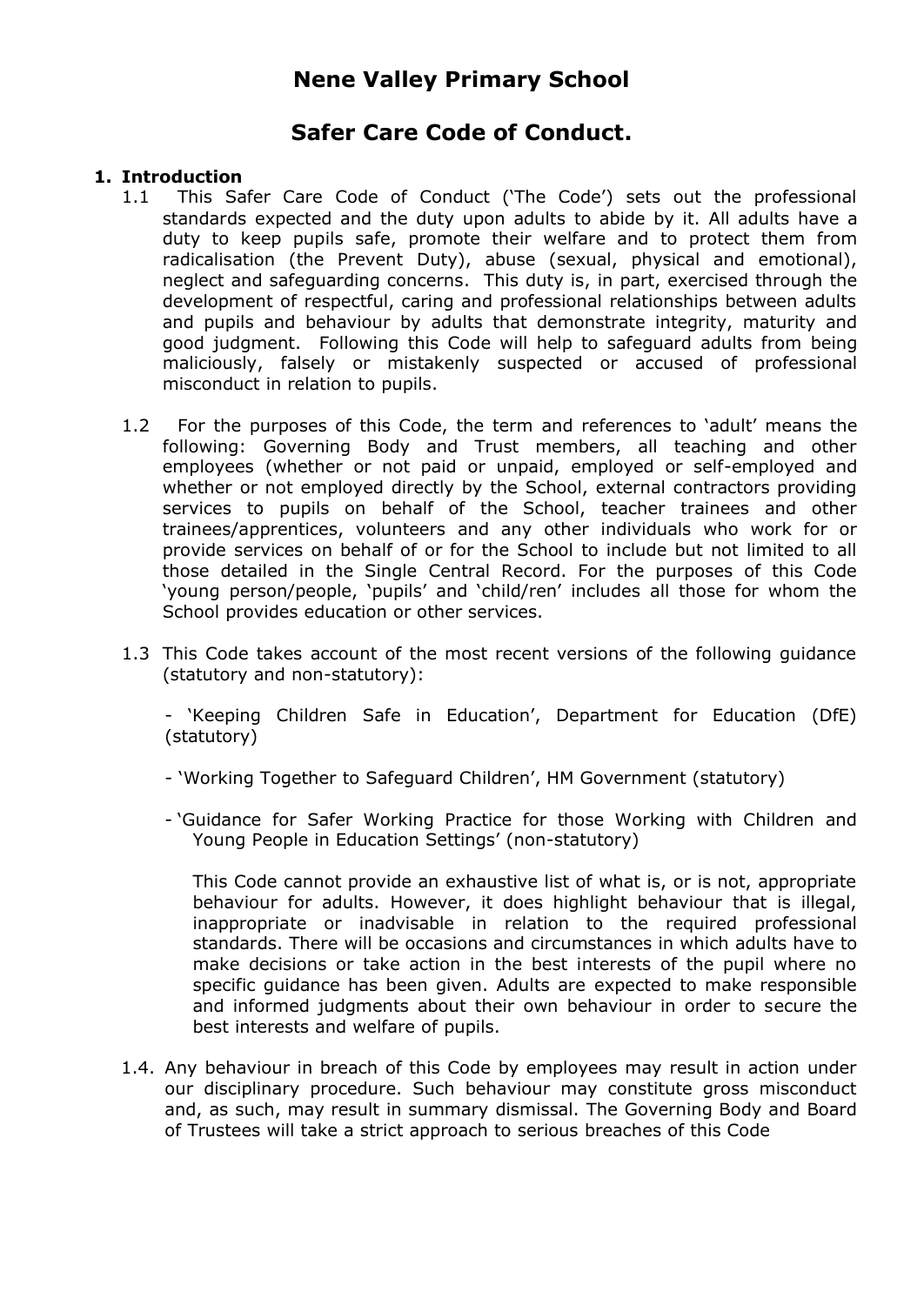# 1.5. Safeguarding and Child Protection Policy

Adults have a duty to act in accordance with the Safeguarding and Child Protection Policy which is available on the school website and from the school office, and report any safeguarding, child protection, welfare or radicalisation concerns about a pupil to the Designated Safeguarding Lead.

#### 1.6. Whistleblowing

Adults must raise concerns they have about safeguarding or child protection practices by following the Whistleblowing Policy, which is available on the Trust website. An adult who raises a matter under the Whistleblowing Policy or makes a public interest disclosure will have the protection of the relevant legislation.

#### 1.7. Allegations of Abuse Against Teachers and Other Employees and Volunteers

Where it is alleged that an adult has:

- behaved in a way that has harmed a child, or may have harmed a child
- possibly committed a criminal offence against or related to a child
- behaved towards a child or children in a way that indicates they would pose a risk of harm to children

then the Local Governing Body and Board of Trustees will follow the School's Procedures for Dealing with Allegations of Abuse Against Teachers and Other Employees and Volunteers and the guidance set out in Part Four of Keeping Children Safe in Education (DfE) which is available on the school website.

## **2. Expected Professional Standards**

- 2.1 All adults, as appropriate to the role and/or job description of the individual, must:
	- place the well-being and learning of pupils at the centre of their professional practice.
	- have high expectations for all pupils, be committed to addressing underachievement, and work to help pupils progress regardless of their background and personal circumstances.
	- treat pupils fairly and with respect, take their knowledge, views, opinions and feelings seriously, and value diversity and individuality.
	- model the characteristics they are trying to inspire in pupils, including enthusiasm for learning, a spirit of enquiry, honesty, tolerance, social responsibility, patience, and a genuine concern for other people.
	- respond sensitively to the differences in the home backgrounds and circumstances of pupils, recognising the key role that parents and carers play in pupils' education.
	- seek to work in partnership with parents and carers, respecting their views and promoting understanding and co-operation to support the young person's learning and well-being in and out of school.
	- reflect on their own practice, develop their skills, knowledge and expertise, and adapt appropriately to learn with and from colleagues.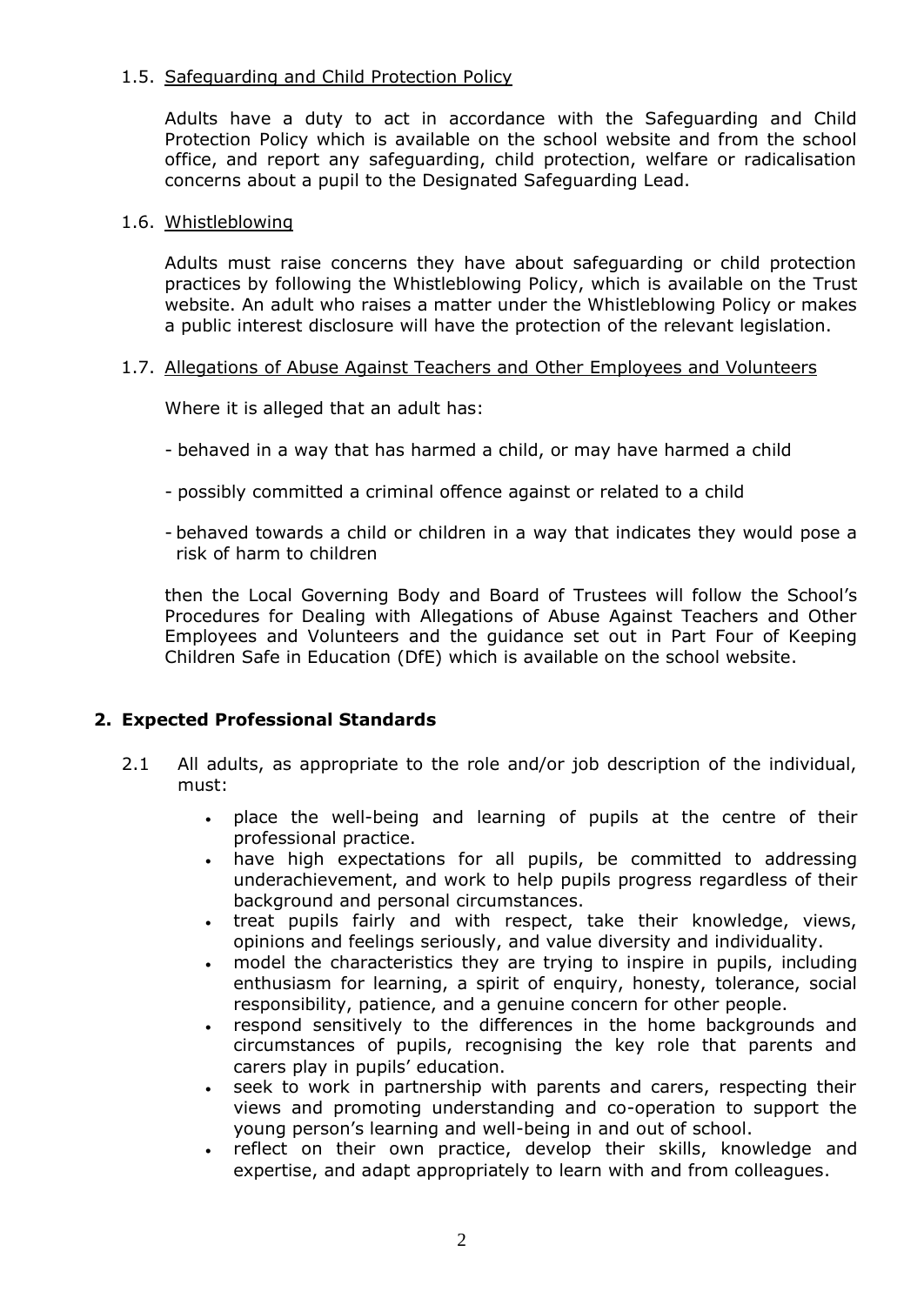- Ensure that the same professional standards are always applied regardless of culture, disability, gender, language, racial origin, religious belief and/or sexual identity.
- 1.2 Teachers are required to comply with the Teachers' Standards September  $1<sup>st</sup>$ 2012, in particular, Part 2 Personal and Professional Standards. All adults must be familiar with and act in accordance with the most recent versions of the following documents:
	- Part 1 of Keeping Children Safe in Education (DfE) (statutory)
	- Working Together to Safeguard Children (HM Government) (statutory)
	- Prevent Duty Guidance (HM Government) (statutory)
	- 'The Prevent Duty Departmental advice for Schools and Childcare Providers' (DfE)
	- 'Guidance for Safer Working Practice for those Working with Children and Young People in Education Settings' (non-statutory)
- 2.3 An employee who fails to bring a matter of concern to the attention of senior management and/or the relevant agencies is likely to be subject to disciplinary action.

# **3. Confidentiality**

- 3.1 As data controllers, all schools are subject to the General Data Protection Regulations (GDPR) and Data Protection Act 2018 ('Data Protection Legislation'). In addition, teachers owe a common law duty of care to safeguard the welfare of their pupils. This duty is acknowledged in the provisions governing disclosure of information about pupils.
- 3.2 Adults may have access to special category personal data about pupils and their families, which must be kept confidential at all times and only shared when legally permissible to do so and in the interests of the child. Records should only be shared with those who have a legitimate professional need to see them. In circumstances where special category personal data needs to be shared, The Data Protection Legislation contains 'safeguarding of children and individuals at risk' as a processing condition that allows practitioners to share information without consent if it is not possible to gain consent. In such cases, adults have a duty to pass the information on without delay to those with designated safeguarding responsibilities. See paragraph 18 below.
- 3.3 Confidential or personal information about a pupil or their family must never be disclosed to anyone other than on a need to know basis and advice should be sought prior to disclosure to ensure such disclosure is in accordance with the Data Protection Legislation, The Education (Pupil Information) Regulations 2005 (Maintained Schools), and the School's Privacy Notices. In circumstances where the pupil's identity does not need to be disclosed the information should be used anonymously. The information must never be used to intimidate, humiliate or embarrass the pupil. The information must never be used by anyone for their own or others advantage (including that of partners, friends, relatives or other organisations).
- 3.4 Confidential information about pupils must be held securely. Confidential information about pupils must not be held off the school site other than on security protected school equipment. Information must only be stored for the length of time necessary to discharge the task for which it is required.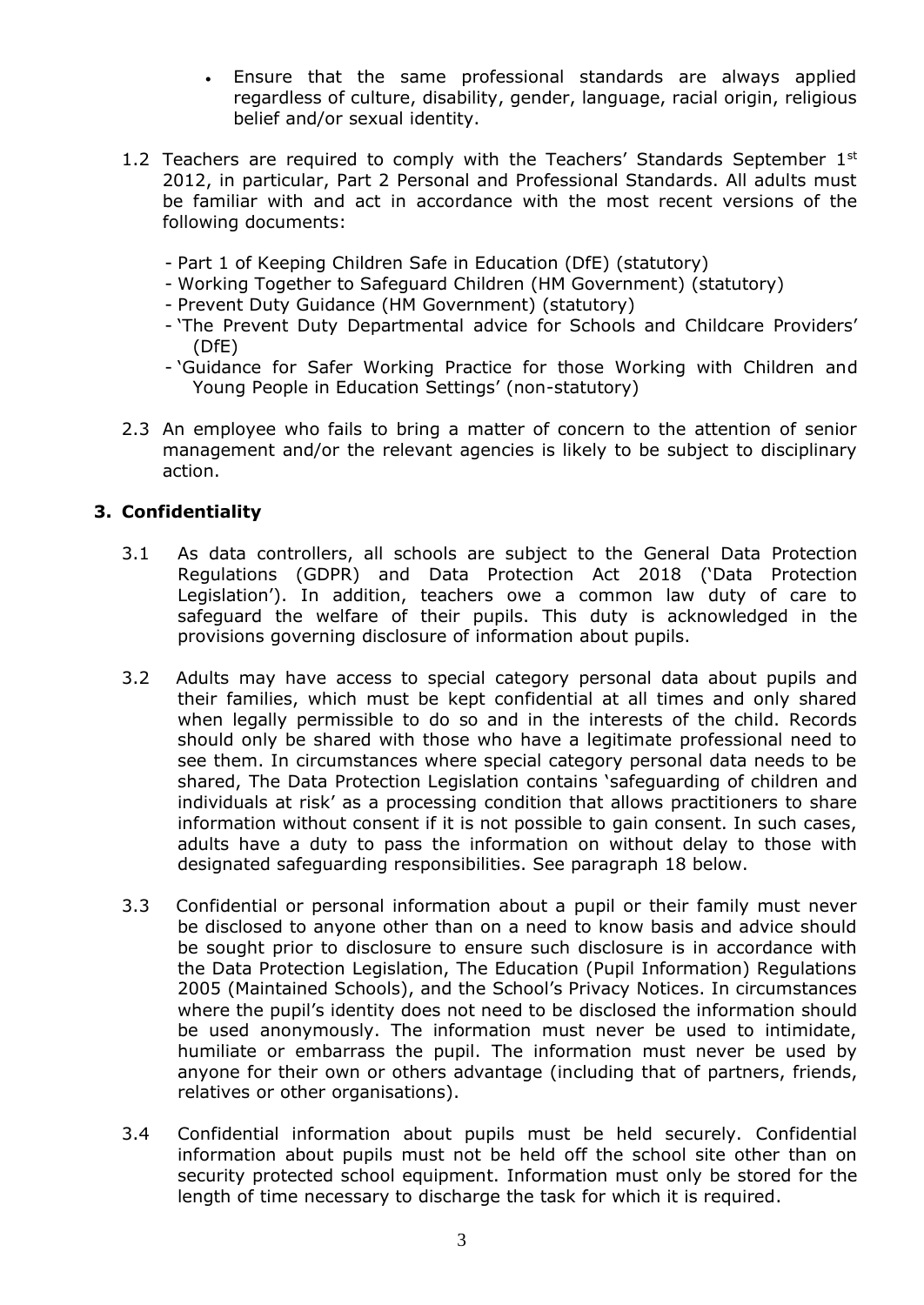- 3.5 If a pupil or parent/carer makes a disclosure regarding abuse or neglect, the adult must follow the School's procedures and the guidance as set out in 'Keeping Children Safe in Education' (DfE). Confidentiality must not be promised to the pupil or parent/carer, however, reassurance should be given that information will be treated sensitively.
- 3.6 If an adult is in any doubt about the storage or sharing of information s/he should seek guidance from the Designated Safeguarding Lead. Any media or legal enquiries must be passed to senior management.

## **4. Propriety, Behaviour, Reputation and Appearance**

- 4.1 All adults working with children have a responsibility to maintain public confidence in their ability to safeguard the welfare and best interests of pupils. They should adopt high standards of personal conduct in order to maintain the confidence and respect of their colleagues, pupils and the public in general. An adult's behaviour or actions, either in or out of the workplace, must not compromise her/his position within the work setting or bring the school into disrepute. Non-exhaustive examples of unacceptable behaviour are contained in our disciplinary procedure/rules.
- 4.2 Adults are required to notify the School immediately of any allegation/s of misconduct that are of a safeguarding nature made against them (or implicating them), by a child or adult in relation to any outside work or interest (whether paid or unpaid) and, of any arrest or criminal charge whether child related or not. Where employees fail to do so, this will be treated as a serious breach of this Code and dealt with under our disciplinary procedure.
- 4.3 Individuals should not behave in a manner which would lead any reasonable person to:
	- Question their suitability to work with children
	- Act as an inappropriate role model
	- Make, or encourage other to make sexual remarks to, or about, a pupil
	- Use inappropriate language to or in the presence of pupils
	- Discuss their personal or sexual relationships with or in the presence of pupils
	- Make, or encourage others to make, unprofessional personal comments which scapegoat, demean or humiliate, or might be interpreted as such

Behaving in an unsuitable way towards children may result in disqualification from childcare under the Childcare Act 2006, prohibition from teaching by the Teacher Regulation Agency (TRA), a bar from engaging in regulated activity, or action by another relevant regulatory.

4.4 A person's dress and appearance are matters of personal choice and selfexpression, religious and cultural customs. However, adults must maintain an appropriate standard of dress and personal appearance at work which promotes a positive and professional image. Clothing and footwear must be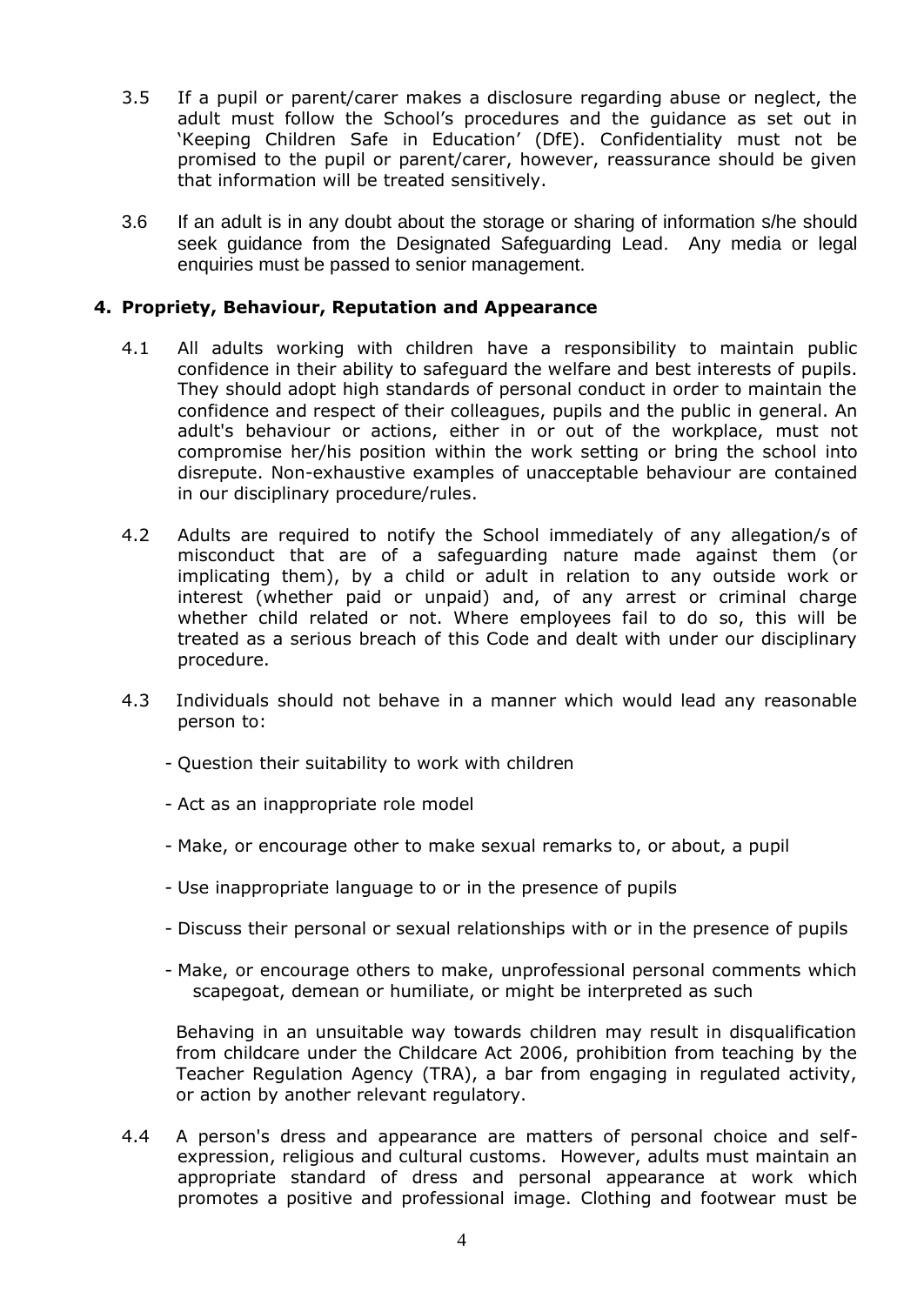safe and clean and take account of health and safety considerations. Adults must ensure they are dressed in ways which are appropriate to their role and not likely to be viewed as offensive, revealing or sexually provocative and specifically should not distract, cause embarrassment or give rise to misunderstanding, should be religious and culturally sensitive and free of any political or otherwise contentious slogans, and not considered to be discriminatory. Adults who dress or appear in a manner which may be considered as inappropriate could render themselves vulnerable to criticism or, where the adults are employees, allegations of misconduct that may lead to action under our disciplinary procedure.

4.5 Personal property of a sexually explicit nature or property which may be regarded as promoting radicalisation or otherwise inappropriate such as books, magazines, CDs, DVDs or such material on any electronic media including links to material must not be brought onto or stored on the school premises or any school equipment.

#### **5 Sexual Contact with Children and Young People and Abuse of Trust**

- 5.1 A relationship between an adult and a child or young person is not a relationship between equals. There is potential for exploitation and harm of children or vulnerable young people and all adults have a responsibility to ensure that an unequal balance of power is not used for personal advantage or gratification. Adults must not use their status of position to form or promote relationships with children (whether current pupils or not), that are of a sexual nature, or which may become so. Adults should maintain appropriate professional boundaries and avoid behavior which might be misinterpreted by others. They should report any incident with this potential.
- 5.2 Any sexual behaviour or activity, whether homosexual or heterosexual, by an adult with or towards a child/pupil or young person, is illegal. Children and young people are protected by the same laws as adults in relation to nonconsensual sexual behaviour. They are additionally protected by specific legal provisions regardless of whether there is consent or not. Where a person aged 18 and over is in a specified position of trust with a child or young person under the age of 18 years, the Sexual Offences Act 2003 makes it an offence for that person to engage in sexual activity with or in the presence of that child or to cause or incite that child to engage in or watch sexual activity.
- 5.3 Sexual behaviour includes non-contact activities, such as causing a child or young person to engage in or watch sexual activity or the production of indecent images of children. 'Working Together to Safeguard Children', Appendix A defines *s*exual abuse as "…forcing or enticing a child or young person to take part in sexual activities, not necessarily involving a high level of violence, whether or not the child is aware of what is happening…'.
- 5.4 Adults must not have sexual relationships with pupils, have any form of communication with a child, which could be interpreted as sexually suggestive or provocative i.e. verbal comments, letters, notes, texts, electronic mail, phone calls, social networking contact or physical contact. The adult should not make sexual remarks to, or about, a child or discuss their own sexual relationships with or in the presence of pupils. Adults should take care that their language or conduct does not give rise to comment or speculations. Attitudes, demeanor and language all require care and thought.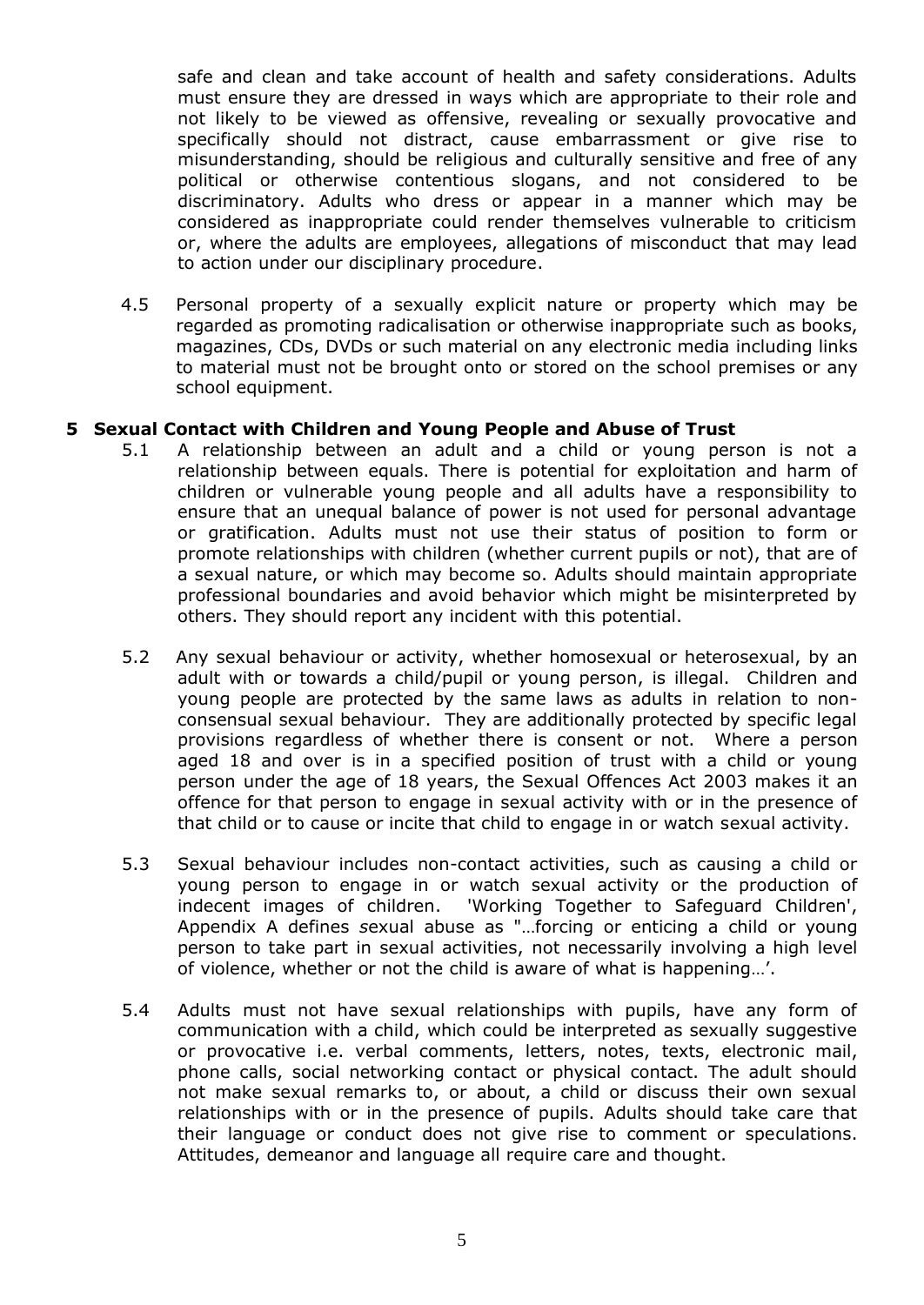5.5 There are occasions when adults embark on a course of behaviour known as 'grooming' where the sole purpose is to gain the trust of a child or young person, and manipulate that relationship so that sexual abuse can take place. Adults should be aware that conferring special attention without good reason or favouring a pupil has the potential to be construed as being part of a 'grooming' process, which is a criminal offence.

# **6 Infatuations and Crushes**

- 6.1 A child or young person may develop an infatuation with an adult who work with them. An adult, who becomes aware (may receive a report, overhearing something, or otherwise notice any sign, no matter how small or seemingly insignificant) that a pupil has become or may be becoming infatuated with him/herself or a colleague, must report this without delay to the Headteacher or most senior colleague, so that appropriate action can be taken to avoid any hurt, distress or embarrassment. The situation will be taken seriously and the adult should be careful to ensure that no encouragement of any kind is given to the pupil. It should also be recognised that careless and insensitive reactions may provoke false accusations.
- 6.2 Examples of situations which *must* be reported are given below:
	- Where an adult is concerned that he or she might be developing a relationship with a pupil which could have the potential to represent an abuse of trust,
	- Where an adult is concerned that a pupil is becoming attracted to him or her or that there is a developing attachment or dependency.
	- Where an adult is concerned that actions or words have been misunderstood or misconstrued by a pupil such that an abuse of trust might be wrongly suspected by others.
	- Where an adult is concerned about the apparent development of a relationship by another adult, or receives information about such a relationship

# **7 Gifts, Rewards, Favouritism and exclusion**

- 7.1 It is against the law for public servants to take bribes. Adults need to take care that they do not accept any gift that might be construed by others as a bribe, or lead the giver to expect preferential treatment. There are occasions when pupils or parents wish to pass small tokens of appreciation to staff e.g. at Christmas or as a thank-you and this is acceptable. However, it is unacceptable to receive gifts on a regular basis or of any significant value.
- 7.2 Personal gifts must not be given to pupils or their families. This could be misinterpreted as a gesture either to bribe or groom. It might be perceived that a 'favour' of some kind is expected in return. Any reward given to a pupil should be consistent with the school's behaviour policy, recorded, and not based on favouritism.
- 7.3 Care should be taken when selecting children for specific activities, jobs, privileges and when pupils are excluded from an activity in order to avoid perceptions of favouritism or injustice. Methods of selection and exclusion should be subject to clear, fair and agreed criteria.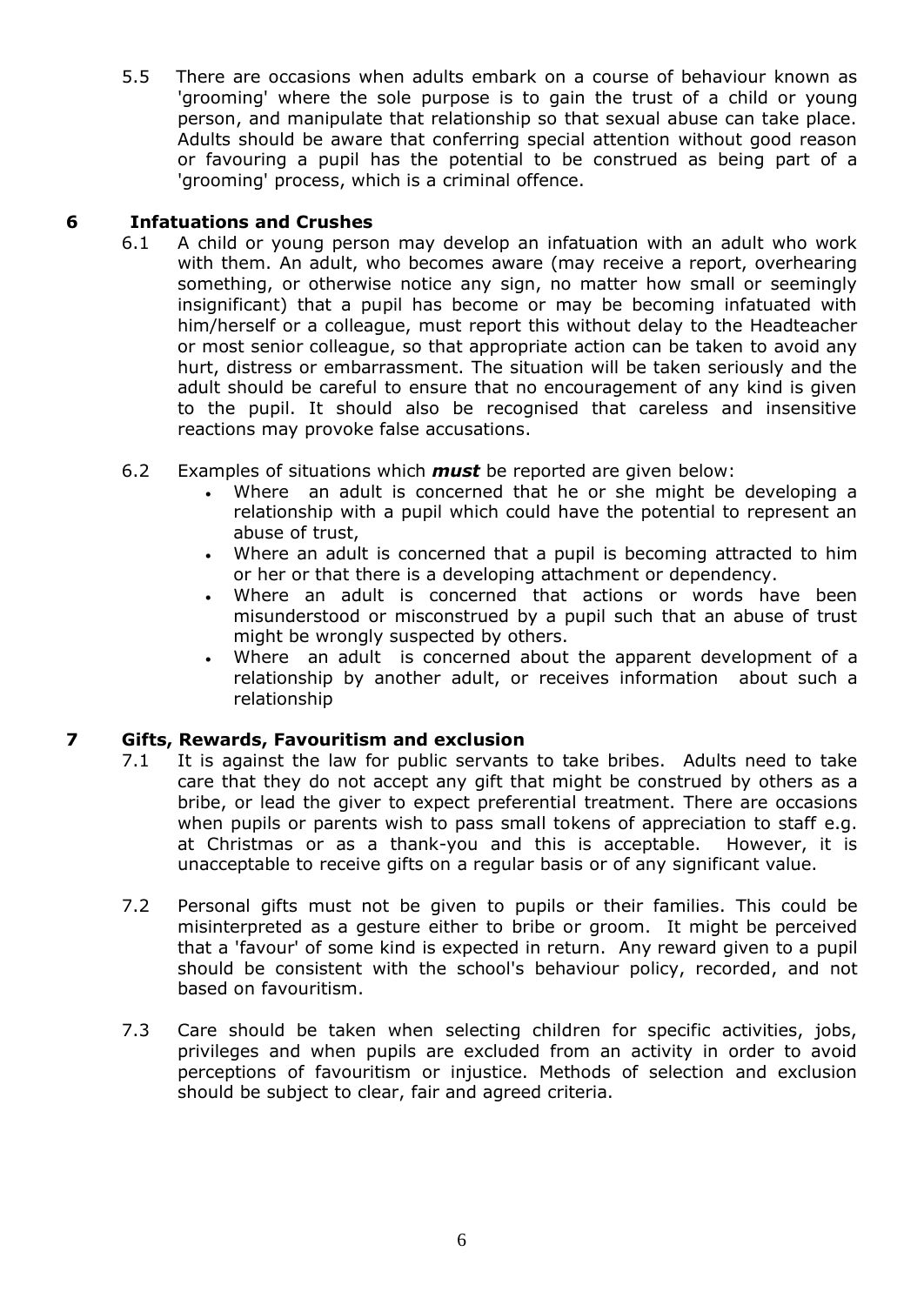# **8 Social Contact and Social networking**

- 8.1 Communication between pupils and adults, by whatever method, should take place within clear and explicit professional boundaries. This includes the wider use of technology such as mobile phones, tablets, text messages, emails, instant messages, websites, social media such as Facebook, Twitter, Instagram, chat rooms, forums, blogs, apps such as WhatsApp, gaming sites, digital cameras, videos, web-cams and other handheld devices. Adults should not share any personal information with pupils and they should not request, or respond to, any personal information from the child/young person, other than that which might be appropriate as part of their professional role. They should ensure that all communications are transparent and avoid any communication that could be interpreted as 'grooming behaviour'.
- 8.2 Adults must not give their personal contact details such as home/mobile phone number; home or personal e-mail address or social networking details to pupils unless the need to do so is agreed in writing with senior management. If, for example, a pupil attempts to locate an adult's personal contact details and attempts to contact or correspond with them, the adult should not respond and must report the matter to their manager.
- 8.3 It is recommended that staff ensure that all possible privacy settings are activated to prevent students from making contact on personal profiles and to prevent students from accessing photo albums or other personal information which may appear on social networking sites.
- 8.4 Adults are personally responsible for what they communicate in social media and must bear in mind that what is published might be read by us, pupils, parents and carers, the general public, future employers and friends and family for a long time. Adults must ensure that their online profiles are consistent with the professional image expected by us and must not post material which damages the reputation of the School or which causes concern about their suitability to work with children and young people. Those who post material which may be considered as inappropriate could render themselves vulnerable to criticism or, in the case of an employee, allegations of misconduct which may be dealt with under the disciplinary procedure. Even where it is made clear that the writer's views on such topics do not represent those of the School, such comments are inappropriate.
- 8.5 Adults are advised not to have any online friendships with any young people under the age of 18 unless they are family members or close family friends. Adults are advised not to have online friendships with parents or carers of pupils or members of the Governing Body/Trustees. Where such online friendships exist, adults must ensure appropriate professional boundaries are maintained.
- 8.6 It is acknowledged that adults may have genuine friendships and social contact with parents or carers of pupils, independent of the professional relationship. Adults should, however:
	- Inform senior management of any relationship with a parent/carer where this extends beyond the usual parent/carer/professional relationship
	- Advise senior management of any regular social contact they have with a pupil or parent/carer, which could give rise to concern
	- Inform senior management of any requests or arrangements where parents/carers wish to use their services outside of the workplace e.g. babysitting, tutoring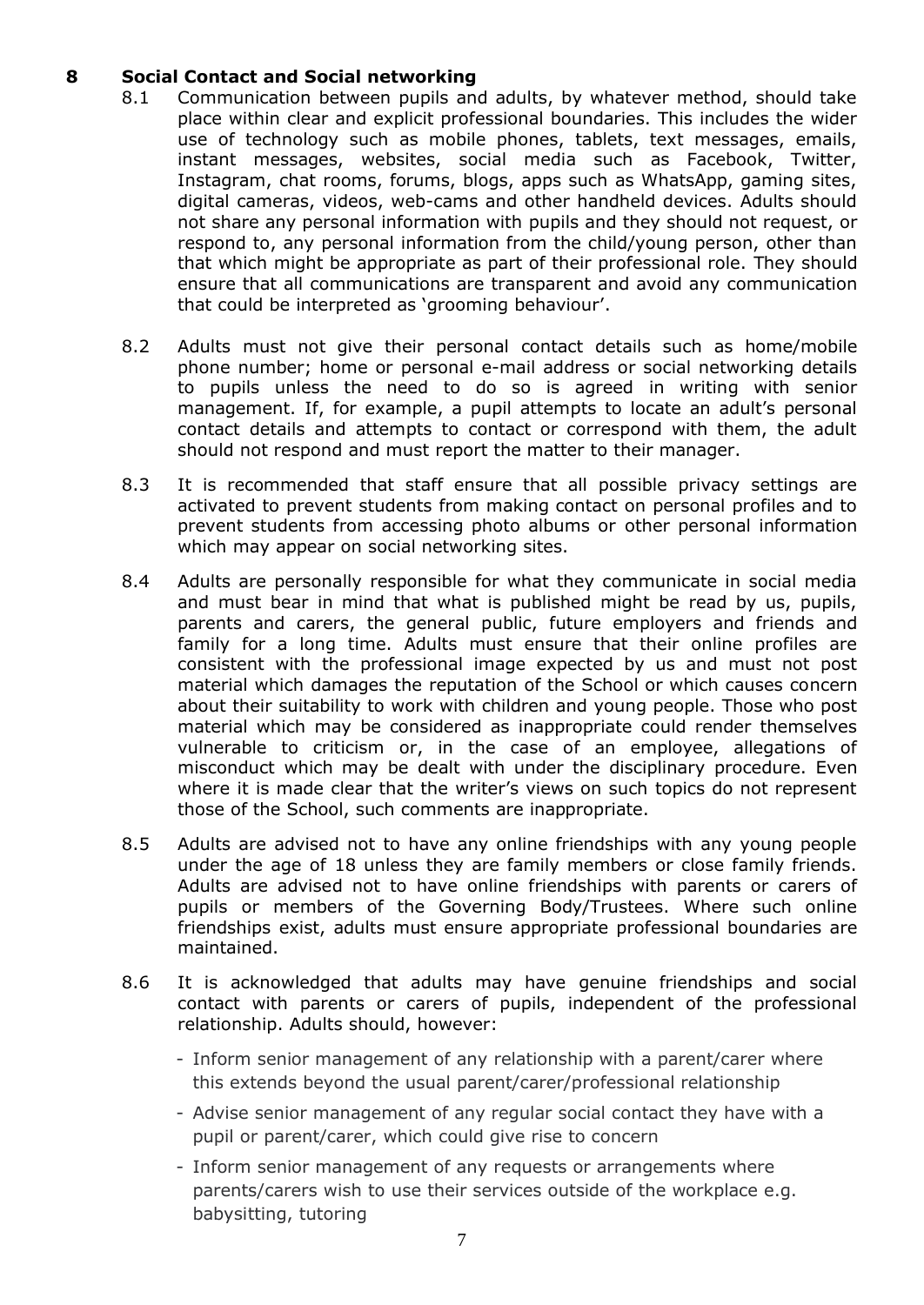- Always approve any planned social contact with pupils or parents/carers with senior colleagues, for example, when it is part of a reward scheme
- If a parent/carer seeks to establish social contact, or if this occurs coincidentally, the adult should exercise their professional judgment and should ensure that all communications are transparent and open to scrutiny.
- 8.7 Some employees may, as part of their professional role, be required to support a parent or carer. If that person comes to depend upon the employee or seeks support outside of their professional role this should be discussed with senior management and, where necessary, referrals made to the appropriate support agency

#### **9 Physical Contact, Personal Privacy and Personal Care**

- 9.1 There are occasions when it is entirely appropriate and proper for staff to have physical contact with pupils, but it is crucial that they only do so in ways appropriate to their professional role and in relation to the pupil's individual needs and any agreed care plan. When physical contact is made with pupils this should be in response to their needs at the time, of limited duration and appropriate given their age, stage of development, gender, ethnicity, culture and background. It is not possible to be specific about the appropriateness of each physical contact, since an action that is appropriate with one pupil in one set of circumstances may be inappropriate in another, or with a different pupil.
- 9.2 Physical contact should never be secretive or casual, or for the gratification of the adult, or represent a misuse of authority. Adults should never touch a pupil in a way which may be considered indecent. If an adult believes that an action could be misinterpreted, the incident and circumstances should be reported as soon as possible in the school's incident book, and, if appropriate, a copy placed on the child/young person's file.
- 9.3 Physical contact, which occurs regularly with a pupil or pupils, is likely to raise questions unless the justification for this is part of a formally agreed plan (for example in relation to pupils with SEN or physical disabilities). Any such contact should be the subject of an agreed and open school policy and subject to review. Where feasible, employees should seek the pupil's permission before initiating contact. Adults should listen, observe and take note of the pupil's reaction or feelings and – so far as is possible - use a level of contact which is acceptable to the pupil for the minimum time necessary.
- 9.4 There may be occasions when a distressed pupil needs comfort and reassurance. Adults should remain self-aware at all times in order that their contact is not threatening, intrusive or subject to misinterpretation. This may include age-appropriate physical contact. Adults should always tell a colleague when and how they offered comfort to a distressed pupil.
- 9.5 Where an adult has a particular concern about the need to provide this type of care and reassurance s/he should seek further advice from a senior manager.
- 9.6 Some employees, for example, those who teach PE and games, or who provide music tuition will on occasions have to initiate physical contact with pupils in order to support a pupil so they can perform a task safely, to demonstrate the use of a particular piece of equipment/instrument or assist them with an exercise. This should be done with the pupil's agreement.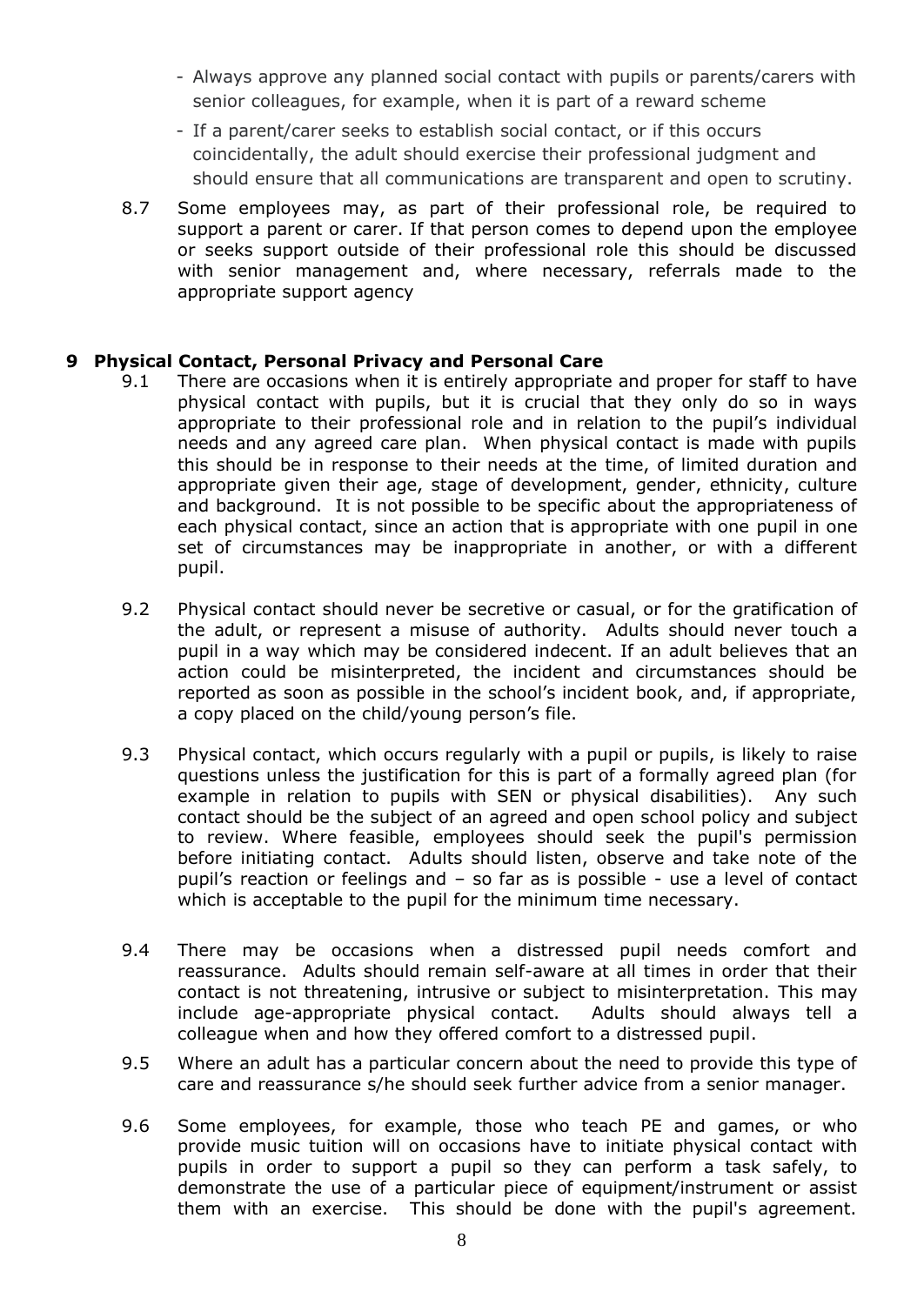Contact under these circumstances should be for the minimum time necessary to complete the activity and take place in an open environment. Staff should remain sensitive to any discomfort expressed verbally or non-verbally by the pupil

- 9.7 All parties should clearly understand from the outset what physical contact is necessary and appropriate in undertaking specific activities. Keeping parents/carers informed of the extent and nature of any physical contact may also prevent allegations of misconduct arising. Any incidents of physical contact that cause concern or fall outside of these protocols and guidance should be reported to the senior manager and parent/carer.
- 9.8 Pupils are entitled to respect and privacy when changing clothes or taking a shower. However, there needs to be an appropriate level of supervision in order to safeguard pupils, satisfy health and safety considerations and ensure that bullying or teasing does not occur. This supervision should be appropriate to the needs and age of the pupils concerned and sensitive to the potential for embarrassment. Adults who are required as part of their role to attend changing rooms should announce their intention of entering any pupil changing rooms and only remain in the room where the pupil/s need this.
- 9.9 Employees with a job description which includes intimate care duties will have appropriate training and written guidance including a written care plan for any pupil who could be expected to require intimate care. Staff should adhere to the School's intimate and personal care policies. No other adult should be involved in intimate care duties except in an emergency. A signed record should be kept of all intimate and personal care tasks undertaken and, where these have been carried out in another room, include times left and returned. Employees should not assist with personal or intimate care tasks which the pupil is able to undertake independently.

#### **10 Behaviour Management and Physical Intervention**

- 10.1 All pupils have a right to be treated with respect and dignity. Adults must not use any form of degrading treatment to punish a pupil. The use of sarcasm, demeaning or insensitive comments towards pupils is not acceptable in any situation. Deliberately intimidating pupils by shouting aggressively, hectoring or overbearing physical presence is not acceptable in any situation. Any sanctions or rewards used should be part of the behavior management policy.
- 10.2 Physical intervention can only be justified in exceptional circumstances. Nonstatutory guidance is available from the Department for Education website. See 'Use of reasonable force - advice for Headteachers, Staff and Governing Bodies'. Adults may legitimately intervene to prevent a pupil from committing a criminal offence, injuring themselves or others, causing damage to property, engaging in behaviour prejudicial to good order and to maintain good order and discipline. Adults should have regard to the health and safety of themselves and others. It is always unlawful to use force as a punishment. The use of unwarranted physical force is likely to constitute a criminal offence.
- 10.3 Where a pupil has specific needs in respect of particularly challenging behaviour, a positive handling plan, including a risk assessment, should be put in place and agreed by all parties. Where it is judged that a pupil's behaviour presents a serious risk to themselves or others, a robust risk assessment that is regularly reviewed and a physical intervention plan, where relevant, must be put in place. All incidents and subsequent actions should be recorded and reported to a manager and the pupil's parents/carers. Where it can be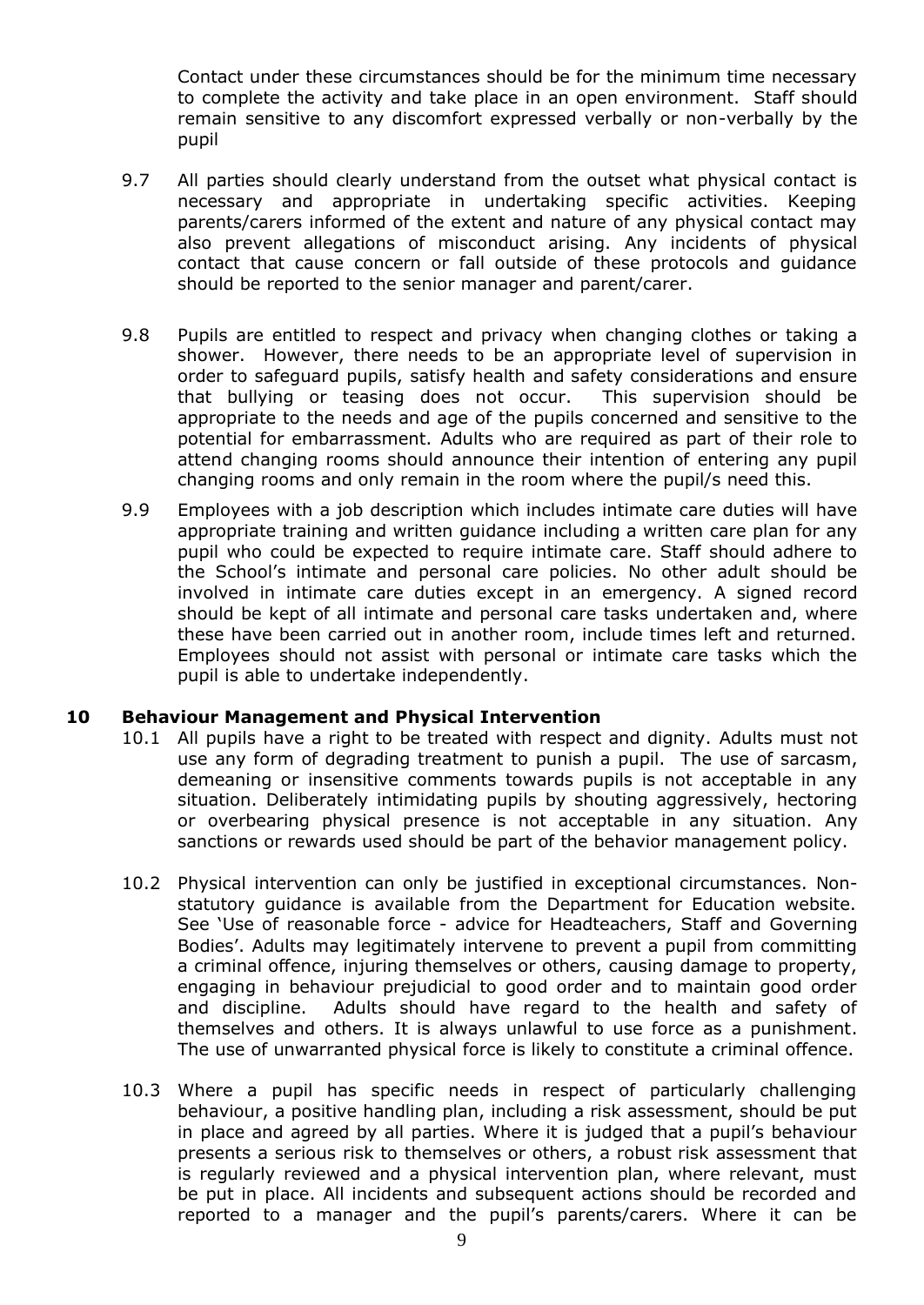anticipated that physical intervention is likely to be required, a plan should be put in place that the pupil and parents/carers are aware of and have agreed to. Parental consent does not permit the use of unlawful physical intervention or deprive a pupil of their liberty. (The School has separate policies on Behaviour Management and the Use of Physical Intervention.)

#### **11 First Aid and Medication**

- 11.1 The School has a separate policy on supporting pupils with a medical condition. Employees should have regard to the statutory guidance 'Supporting pupils at school with medical conditions' DfE December 2015, which includes advice on managing medicines. All settings must have an adequate number of qualified first aiders/appointed persons. Employees must have had the appropriate training and achieved the necessary level of competency before administering first aid or medication or taking on the responsibility to support pupils with medical conditions. If an adult is concerned or uncertain about the amount or type of medication being given to a pupil this should be discussed with the Designated Safeguarding Lead.
- 11.2 Adults taking medication that may affect their ability to care for children should seek medical advice regarding their suitability to do so and should not work with pupils whilst taking medication unless medical advice confirms that they are able to do so. Adult medication on the premises must be securely stored out of the reach of children.

#### **12 One to One Situations and Meetings with Pupils**

- 12.1 One to one situations have the potential to make children/young persons vulnerable to harm but those who seek to exploit their position of trust. Adults working in one to one situations with pupils may also be more vulnerable to unjust or unfounded allegations being made against them. Adults must recognise this possibility and plan and conduct such meetings accordingly. Every attempt should be made to ensure that the safety and security needs of both staff and pupils are met. Managers should undertake a risk assessment in relation to the specific nature and implications of one to one work for each adult and pupil. Where such a meeting is demonstrably unavoidable it is advisable to avoid remote or secluded areas and to ensure that the door of the room is left open and/or visual/auditory contact with others is maintained. Any arrangements should be reviewed on a regular basis.
- 12.2 Pre-arranged meetings with pupils away from the school premises or on the school site when the school is not in session are not permitted unless approval is obtained from their parent/ guardian and the head teacher or other senior colleague with delegated authority.
- 12.3 No child or young person should be in, or invited into, the home of an adult who works with them, unless they are family members or close family friends, in which case adults are advised to notify their line manager. Pupils must not be asked to assist adults with jobs or tasks at or in their private accommodation or for their personal benefit .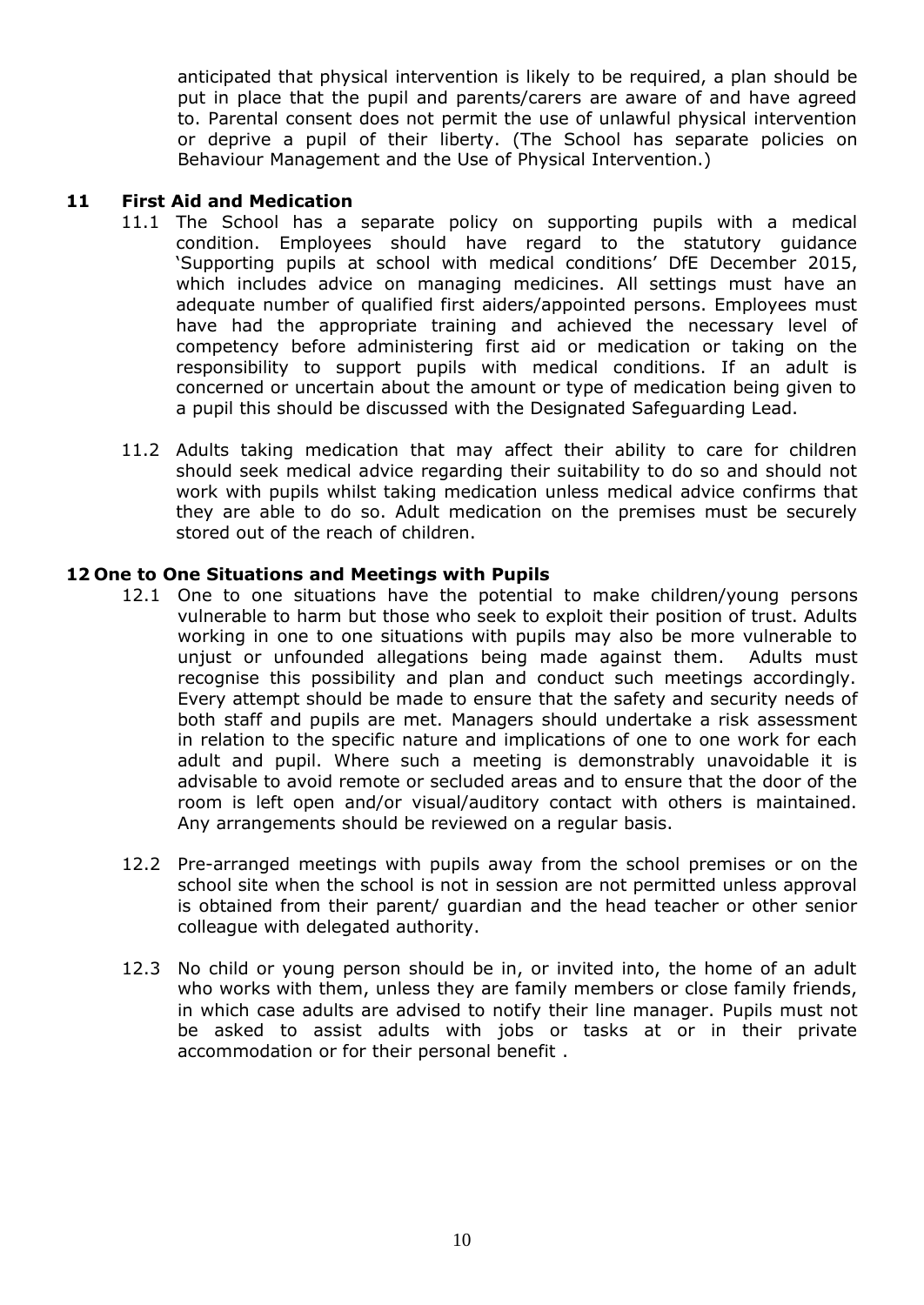- 12.4 There are occasions during exam periods when timetables clash and arrangements need to be made to preserve the integrity of the examination process. In these circumstances, exam boards may allow candidates to take an exam the following morning, including Saturdays. The examination board requires the centre to determine a method of supervision on journeys to and from the centre and overnight, which ensures the candidate's wellbeing. This supervision may be undertaken by a parent/carer or, employees may be asked to volunteer to supervise pupils, which may with prior approval be in their own home.
- 12.5 Other than in an emergency, an adult must not enter a pupil's home if the parent/carer is absent. Always make detailed records including times of arrival and departure and ensure any behaviour or situation that gives rise to concern is discussed with a senior manager/Headteacher]. A risk assessment should be undertaken and appropriate risk management measures put in place prior to any planned home visit taking place. In the unlikely event that little or no information is available, home visits should not be made alone.

#### **13 Transporting Pupils**

- 13.1 In certain situations, e.g. out of school activities, adults may agree to transport pupils. Transport arrangements should be made in advance by a designated employee who will be responsible for planning and overseeing all transport arrangements and respond to any concerns that may arise. Wherever possible and practicable transport should be provided other than in private vehicles, with at least one adult additional to the driver acting as an escort.
- 13.2 Adults should ensure that their behaviour is safe and that the transport arrangements and the vehicle meet all legal requirements. They must ensure that the vehicle is roadworthy and appropriately insured and that the maximum capacity is not exceeded. It is a legal requirement that all passengers wear seatbelts and the driver should ensure that they do so. The driver should be aware of the current legislation concerning the use of car seats for younger children where applicable. It is illegal to drive using handheld phones or similar devices and the driver must ensure that they adhere to all driving regulations.
- 13.3 It is inappropriate for adults to offer lifts to a pupil, unless the need has been agreed with a manager and, if this falls outside their normal working duties, has been agreed with parents/carers.
- 13.4 There may be occasions where a pupil requires transport in an emergency situation or where not to give a lift may place a child at risk. Such circumstances must always be recorded and reported to a senior manager and parents/carers.

#### **14 Educational Visits and School Clubs**

14.1 Adults should take particular care when supervising pupils in the less formal atmosphere of an educational visit, particularly in a residential setting, or after-school activity. Adults remain in a position of trust and the same standards of conduct apply. Please refer to the school's policy on educational visits and the Health and Safety Policy.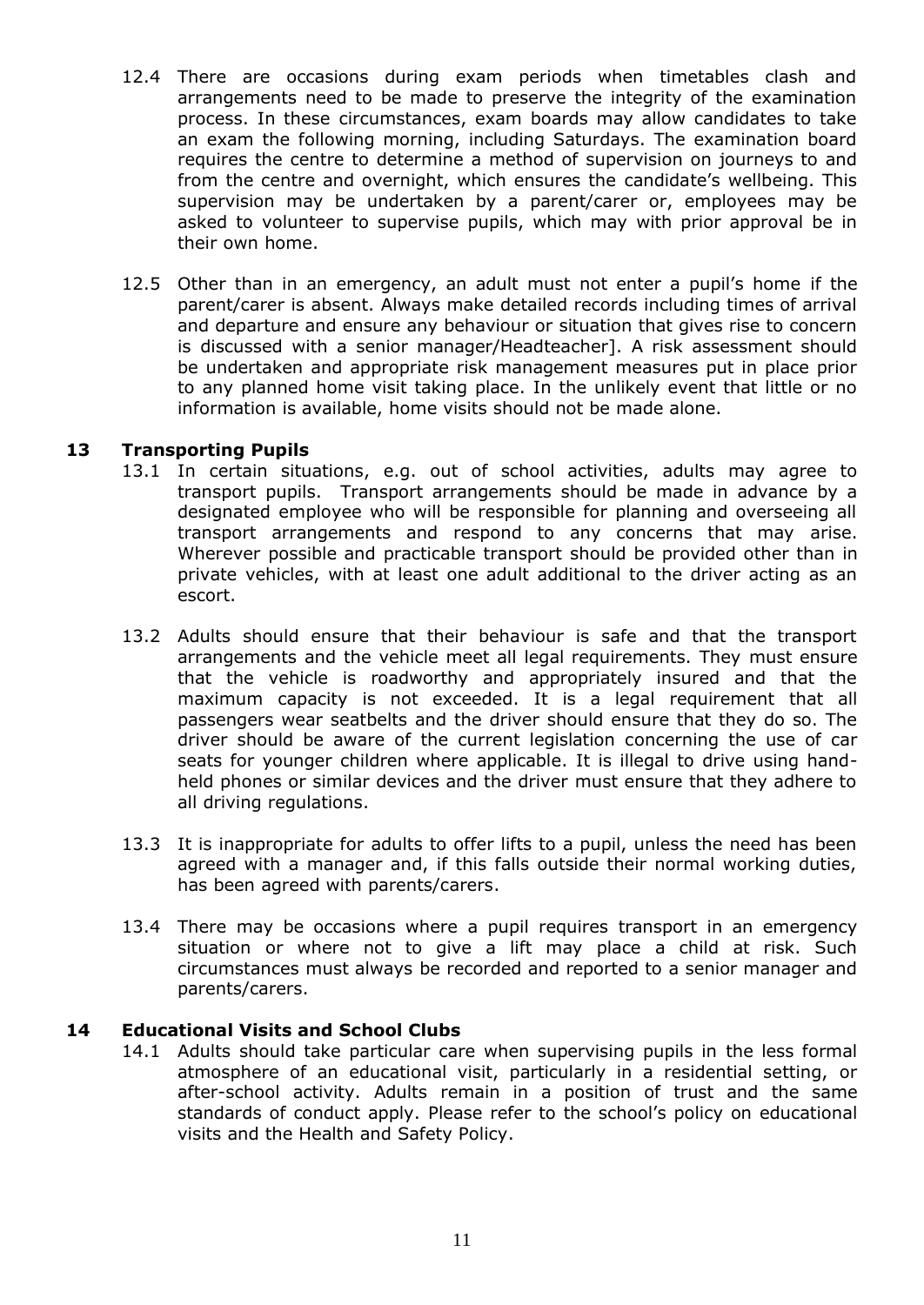# **15 Curriculum**

- 15.1 Some areas of the curriculum can include or raise subject matter which is sexually explicit, or of a political, cultural, religious or an otherwise sensitive nature. Care should be taken to ensure that resource materials cannot be misinterpreted and clearly relate to the learning outcomes identified by the lesson plan. This plan should highlight particular areas of risk and sensitivity.
- 15.2 The curriculum can sometimes include or lead to an unplanned discussion about subject matter of a sexually explicit, political, cultural, religious or otherwise sensitive nature. Responding to pupils' questions can require careful judgement and adults must take guidance in these circumstances from the Designated Safeguarding Lead. Adults must not enter into or encourage inappropriate discussion about sexual, political or religious activity or behaviour or, discussions which may offend or harm others. Adults should take care to protect children from the risk of radicalisation and should act in accordance with advice given under Part 1 of Keeping Children Safe in Education DfE and accordingly must not express any prejudicial views or, attempt to influence or impose their personal values, attitudes or beliefs on pupils.
- 15.3 Please refer to the School's policy on Sex and Relationship Education (SRE) and, the policy on spiritual, moral, social and cultural development (SMSC), which promotes fundamental British values. Care should be taken to comply with these policies and ensure they are consistently applied.

# **16 Photography, Videos and other Creative Arts**

- 16.1 Please refer to the School's guidance on e-safety, the use of images and the consent forms therein. Adults should have regard to the ICO CCTV code of practice and the guidance 'Taking Photographs in Schools'.
- 16.2 Many school activities involve the taking or recording of images. These may be undertaken as part of the curriculum, extra school activities, for displays, publicity, to celebrate achievement or, to provide evidence of the activity. An image of a child is personal data and it is, therefore, a requirement under Data Protection Legislation that explicit consent is obtained from the parent/carer of a child before any images are made such as those used for School web sites, notice boards, productions or other purposes, unless an alternative legal justification for processing this data is applicable.
- 16.3 Adults need to be aware of the potential for such images to be taken and/or misused to create indecent images of children and/or for 'grooming' purposes. Careful consideration should be given as to how these activities are organised and undertaken. There should be an agreement as to whether the images will be destroyed or retained for further use, where those will be stored and who will have access to them.
- 16.4 Adults should remain sensitive to any pupil who appears uncomfortable and should recognise the potential for misinterpretation. It is also important to take into account the wishes of the child, remembering that some children do not wish to have their photograph taken.
- 16.5 Adults should only use equipment provided or authorised by the school to make/take images and should not use mobile telephones or any other similar devices to make/take images.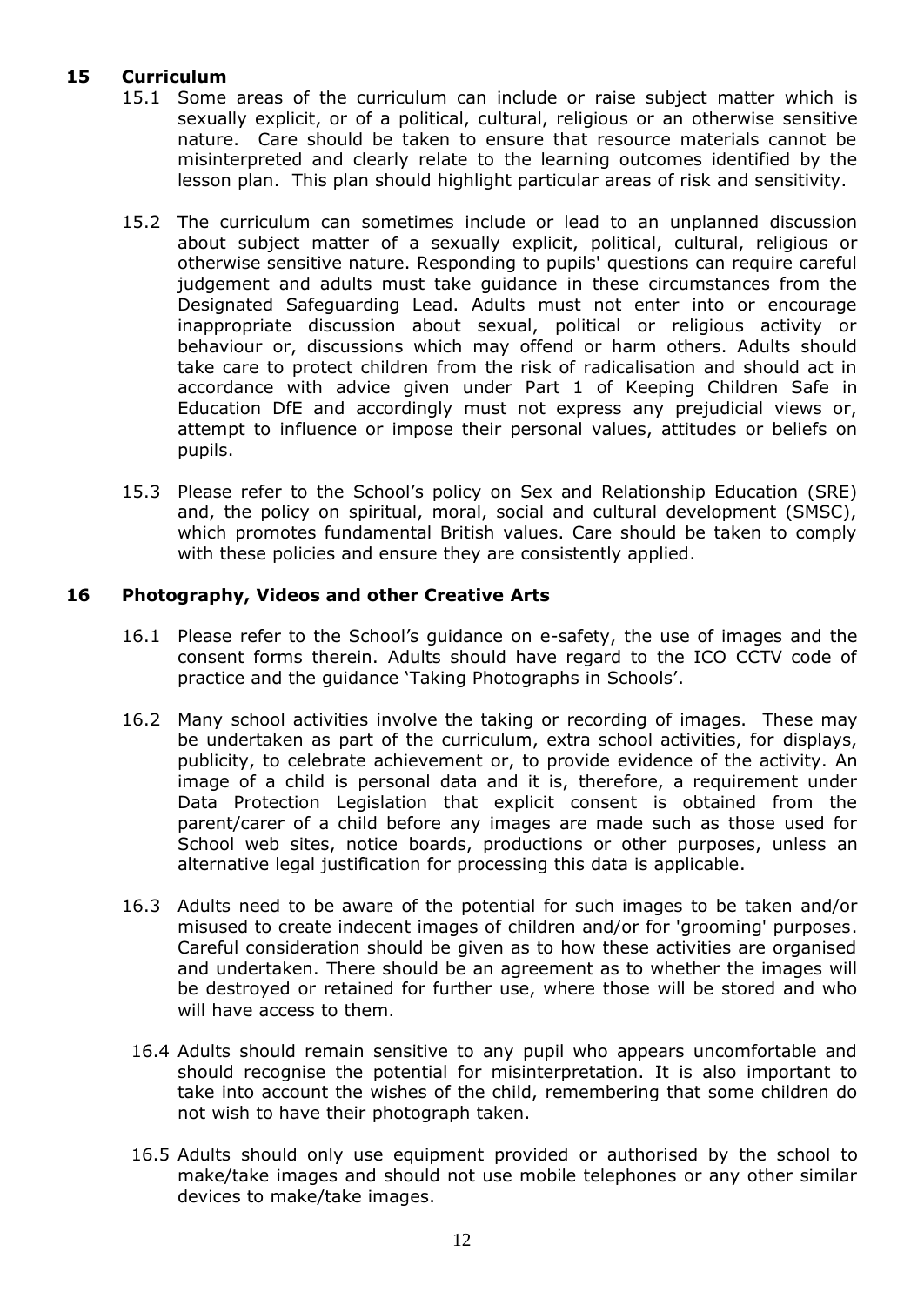## 16.6 The following guidance should be followed:

- if a photograph is used, avoid naming the pupil
- if the pupil is named, avoid using the photograph
- Photographs/images must be securely stored and used only by those authorised to do so.
- be clear about the purpose of the activity and about what will happen to the photographs when the lesson/activity is concluded
- only retain images when there is a clear and agreed purpose for doing so
- ensure that a senior colleague is aware that the photography/.image equipment is being used and for what purpose
- ensure that all photographs/images are available for scrutiny in order to screen for acceptability
- do not take images for personal use
- be able to justify the photographs/images made
- only take images where the pupil consents to this
- do not make images in one to one situations.
- do not display or distribute photographs/images of pupils unless there is consent to do so
- Do not take images of pupils in a state of undress or semi-undress
- Do not take images of pupils which could be considered as indecent or sexual
- Do not take images of a child's injury, bruising or similar (e.g. following disclosure of abuse) even if requested by children's social care
- Do not make audio recordings of a child's disclosure

## **17 Unacceptable Use of ICT Facilities and Monitoring**

- 17.1 This section should be read in conjunction with the School's Acceptable Use Policy. Posting, creating, accessing, transmitting, downloading, uploading or storing any of the following material (unless it is part of an authorised investigation) is likely to amount to gross misconduct and result (where the adult is employed) in summary dismissal (this list is not exhaustive):
	- a) Pseudo-images of children (child abuse images), pornographic or sexually suggestive material or images of children or adults which may be construed as such in the circumstances (that is, writing, texting, pictures, films and video clips of a sexually explicit or arousing nature)
	- b) Any other type of offensive, obscene or discriminatory material, criminal material or material which is liable to cause distress or embarrassment to the School or others
- 17.2 If indecent images of children are discovered at the premises or on the School's equipment/devices, an immediate referral should be made to the School's designated Safeguarding Lead and Headteacher (unless they are implicated) and the external Designated Officer (DO) and, if relevant, the police contacted. The images/equipment should be secured, should not be used by others and should be isolated from the network. There should be no attempt to view, tamper with or delete the images as this could jeopardise any necessary criminal investigation. If the images are of children are known to the School, a referral should also be made to children's social care in accordance with local arrangements.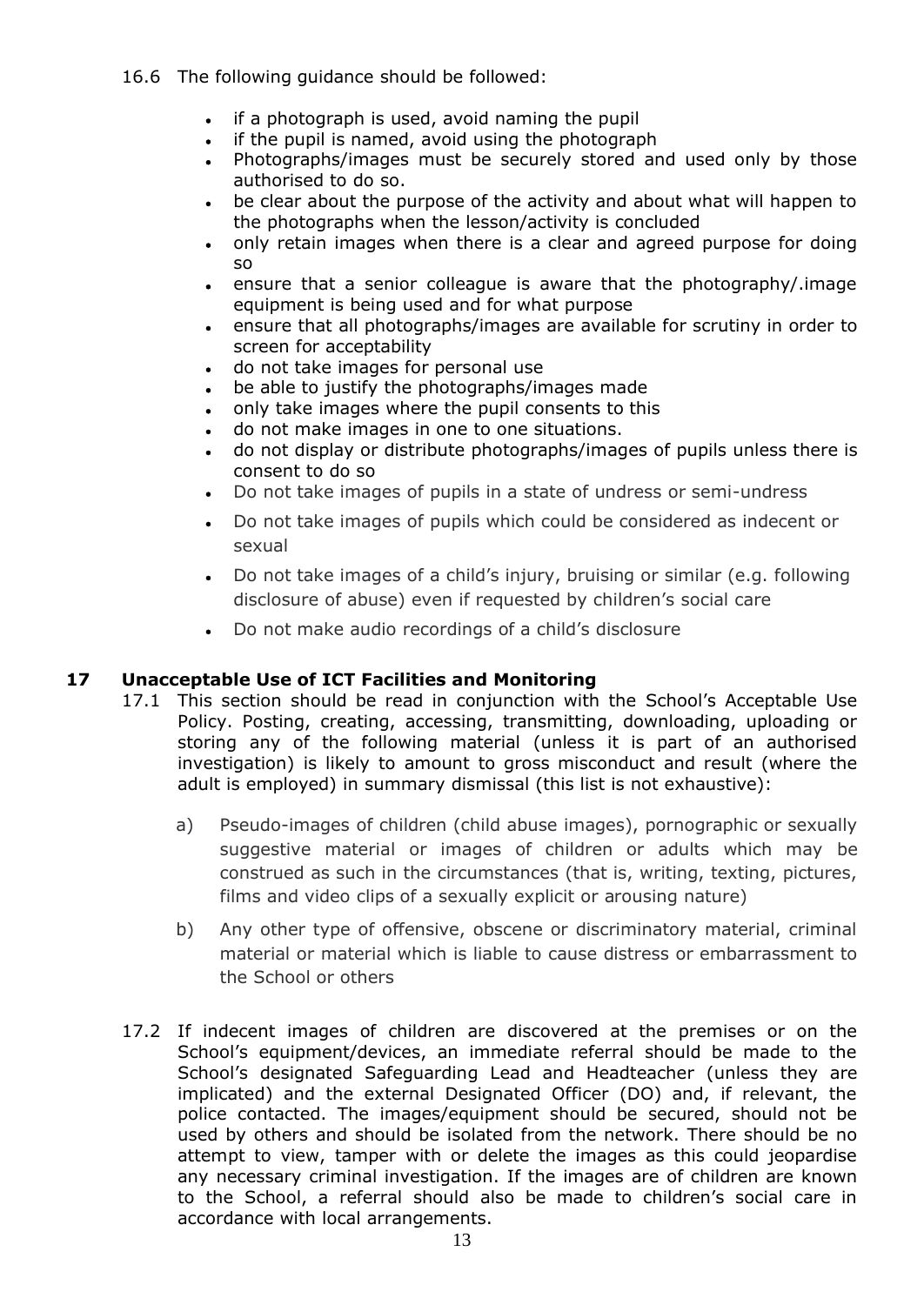- 17.3 The contents of our ICT resources and communications systems are our property. Therefore, adults should have no expectation of privacy in any message, files, data, document, facsimile, telephone conversation, social media post, conversation or message, or any other kind of information or communications transmitted to, received or printed from, or stored or recorded on our electronic information and communications systems. We reserve the right to monitor, intercept and review, without prior notification or authorisation from adults. Usage of our IT resources and communications systems, including but not limited to telephone, e-mail, messaging, voicemail, CCTV, internet and social media postings and activities are monitored to ensure that our rules are being complied with and for the following purposes:
	- a) To monitor whether the use of the e-mail system or the internet is legitimate and in accordance with this Code
	- b) To assist in the investigation of alleged wrongful acts
	- c) To comply with any legal obligation
- 17.4 Personal data will be stored in accordance with the School's Privacy Notices. We may store copies of data or communications for a period of time after they are created, and may delete such copies from time to time without notice. If necessary information may be handed to the police in connection with a criminal investigation.
- 17.5 Cyber-bullying can be experienced by adults as well as pupils. Adults should notify their Line Manager or a senior colleague if they are subject to cyberbullying. The School will endeavour to protect adults and stop any inappropriate conduct.

## **18 Reporting Concerns and Recording Incidents**

- 18.1 All adults must report concerns and incidents in accordance with the guidance set out in Keeping Children Safe in Education (DfE) and our Managing Allegations of Abuse Against Staff and Volunteers policy. In the event of an allegation being made, or incident being witnessed, the relevant information should be immediately recorded and reported to the Headteacher, Senior Manager or Designated Safeguarding Lead, as appropriate. An employee who fails to bring a matter of concern to the attention of senior management and/or the relevant agencies will be subject to disciplinary action.
- 18.2 In addition to behaviours outlined elsewhere in this Code and, the types of abuse and neglect set out in Keeping Children Safe in Education (DfE), the following is a non-exhaustive list of some further behaviours which would be a cause for concern.

An adult who:

- Allows a pupil/young person to be treated badly; pretends not to know it is happening
- Gossips/shares information inappropriately
- Demonstrates inappropriate discriminatory behaviour and/or uses inappropriate language
- Dresses in a way which is inappropriate for the job role
- Does not treat pupils fairly demonstrates favouritism